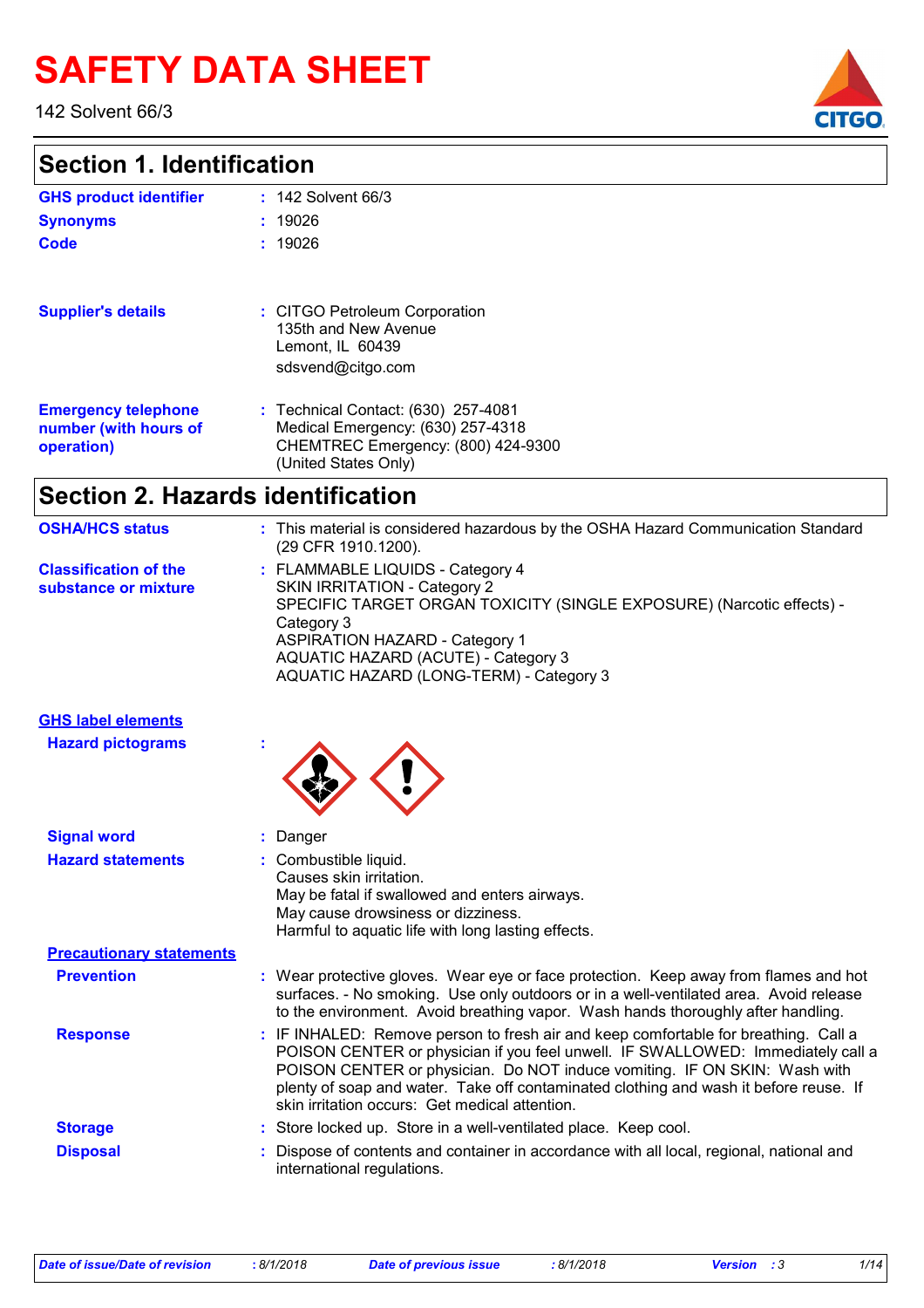### **Section 2. Hazards identification**

| <b>Supplemental label</b><br>elements      | : Eliminate sources of ignition. Avoid spark promoters. Ground/bond container and<br>receiving equipment. These alone may be insufficient to remove static electricity. Do<br>not taste or swallow. Avoid contact with skin and clothing. Wash thoroughly after<br>handling.                     |
|--------------------------------------------|--------------------------------------------------------------------------------------------------------------------------------------------------------------------------------------------------------------------------------------------------------------------------------------------------|
| <b>Hazards not otherwise</b><br>classified | : Static accumulating flammable liquid can become electrostatically charged even in<br>bonded and grounded equipment. Sparks may ignite liquid and vapor may cause flash<br>fire or explosion. Causes digestive tract burns. Prolonged or repeated contact may dry<br>skin and cause irritation. |

### **Section 3. Composition/information on ingredients**

| Substance/mixture     | : Substance |
|-----------------------|-------------|
| <b>Other means of</b> | : 19026     |
| <i>identification</i> |             |

#### **CAS number/other identifiers**

| <b>CAS number</b> | $: 64742 - 47 - 8$ |
|-------------------|--------------------|
|                   |                    |

| <b>Ingredient name</b> | $\frac{9}{6}$ | <b>CAS number</b> |
|------------------------|---------------|-------------------|
| C9-C15 Cycloalkanes    | $60 - 100$    | $***$             |
| C9-C15 Alkanes         | $10 - 30$     | **                |

 $* = \text{Various}$  \*\* = Mixture \*\*\* = Proprietary

Any concentration shown as a range is to protect confidentiality or is due to process variation.

**There are no additional ingredients present which, within the current knowledge of the supplier and in the concentrations applicable, are classified as hazardous to health or the environment and hence require reporting in this section.**

**Occupational exposure limits, if available, are listed in Section 8.**

### **Section 4. First aid measures**

| <b>Description of necessary first aid measures</b> |                                                                                                                                                                                                                                                                                                                                                                                                                                                                                                                                                                                                                                                                                                                                      |
|----------------------------------------------------|--------------------------------------------------------------------------------------------------------------------------------------------------------------------------------------------------------------------------------------------------------------------------------------------------------------------------------------------------------------------------------------------------------------------------------------------------------------------------------------------------------------------------------------------------------------------------------------------------------------------------------------------------------------------------------------------------------------------------------------|
| <b>Eye contact</b>                                 | : Immediately flush eyes with plenty of water, occasionally lifting the upper and lower<br>eyelids. Check for and remove any contact lenses. Continue to rinse for at least 10<br>minutes. Get medical attention.                                                                                                                                                                                                                                                                                                                                                                                                                                                                                                                    |
| <b>Inhalation</b>                                  | : Remove victim to fresh air and keep at rest in a position comfortable for breathing. If it<br>is suspected that fumes are still present, the rescuer should wear an appropriate mask<br>or self-contained breathing apparatus. If not breathing, if breathing is irregular or if<br>respiratory arrest occurs, provide artificial respiration or oxygen by trained personnel. It<br>may be dangerous to the person providing aid to give mouth-to-mouth resuscitation.<br>Get medical attention. If necessary, call a poison center or physician. If unconscious,<br>place in recovery position and get medical attention immediately. Maintain an open<br>airway. Loosen tight clothing such as a collar, tie, belt or waistband. |
| <b>Skin contact</b>                                | : Wash skin thoroughly with soap and water or use recognized skin cleanser. Remove<br>contaminated clothing and shoes. Continue to rinse for at least 10 minutes. Get<br>medical attention. Wash clothing before reuse. Clean shoes thoroughly before reuse.                                                                                                                                                                                                                                                                                                                                                                                                                                                                         |
| <b>Ingestion</b>                                   | : Get medical attention immediately. Call a poison center or physician. Wash out mouth<br>with water. Remove dentures if any. Remove victim to fresh air and keep at rest in a<br>position comfortable for breathing. Aspiration hazard if swallowed. Can enter lungs and<br>cause damage. Do not induce vomiting. If vomiting occurs, the head should be kept<br>low so that vomit does not enter the lungs. Never give anything by mouth to an<br>unconscious person. If unconscious, place in recovery position and get medical<br>attention immediately. Maintain an open airway. Loosen tight clothing such as a collar,<br>tie, belt or waistband.                                                                             |
| Most important symptoms/effects, acute and delayed |                                                                                                                                                                                                                                                                                                                                                                                                                                                                                                                                                                                                                                                                                                                                      |
| <b>Potential acute health effects</b>              |                                                                                                                                                                                                                                                                                                                                                                                                                                                                                                                                                                                                                                                                                                                                      |
| <b>Eve contact</b>                                 | : No known significant effects or critical hazards.                                                                                                                                                                                                                                                                                                                                                                                                                                                                                                                                                                                                                                                                                  |

| Date of issue/Date of revision | 8/1/2018 | Date of previous issue | : 8/1/2018 | <b>Version</b> : 3 |  |
|--------------------------------|----------|------------------------|------------|--------------------|--|
|                                |          |                        |            |                    |  |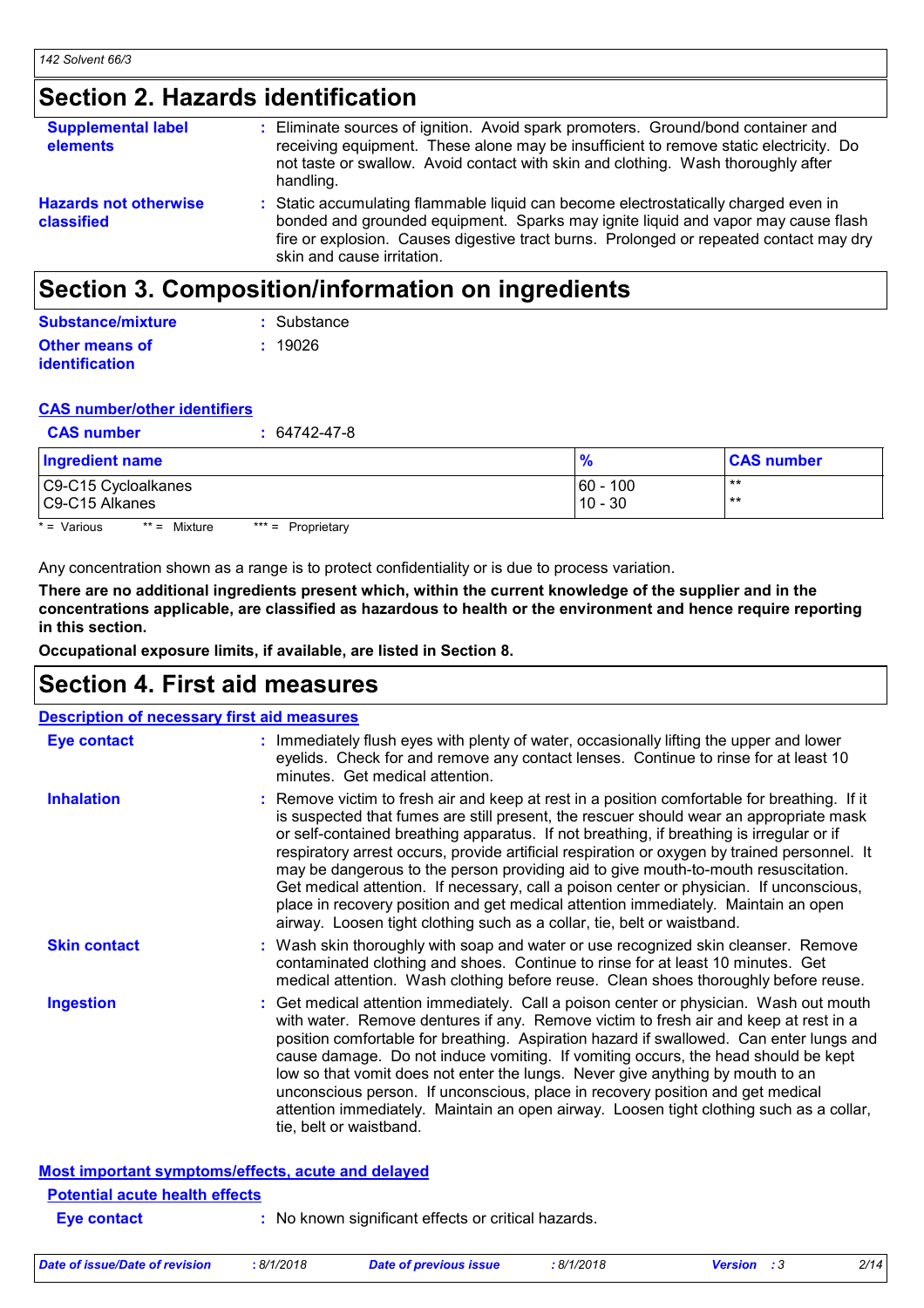| Section 4. First aid measures       |                                                                                                                                                                                                                                                                                                                                                                         |
|-------------------------------------|-------------------------------------------------------------------------------------------------------------------------------------------------------------------------------------------------------------------------------------------------------------------------------------------------------------------------------------------------------------------------|
| <b>Inhalation</b>                   | : Can cause central nervous system (CNS) depression. May cause drowsiness or<br>dizziness.                                                                                                                                                                                                                                                                              |
| <b>Skin contact</b>                 | : Causes skin irritation. Defatting to the skin.                                                                                                                                                                                                                                                                                                                        |
| <b>Ingestion</b>                    | : Corrosive to the digestive tract. Causes burns. Can cause central nervous system<br>(CNS) depression. May be fatal if swallowed and enters airways.                                                                                                                                                                                                                   |
| <b>Over-exposure signs/symptoms</b> |                                                                                                                                                                                                                                                                                                                                                                         |
| <b>Eye contact</b>                  | : Adverse symptoms may include the following:<br>pain or irritation<br>watering<br>redness                                                                                                                                                                                                                                                                              |
| <b>Inhalation</b>                   | : Repeated or prolonged overexposure to solvents can cause brain or other nervous<br>system damage. The symptoms can include the loss of memory, the loss of intellectual<br>capacity and the loss of coordination.<br>Adverse symptoms may include the following:<br>nausea or vomiting<br>headache<br>drowsiness/fatigue<br>dizziness/vertigo<br>unconsciousness      |
| <b>Skin contact</b>                 | : Adverse symptoms may include the following:<br>irritation<br>redness<br>dryness<br>cracking                                                                                                                                                                                                                                                                           |
| <b>Ingestion</b>                    | : Adverse symptoms may include the following:<br>stomach pains<br>nausea or vomiting                                                                                                                                                                                                                                                                                    |
|                                     | <b>Indication of immediate medical attention and special treatment needed, if necessary</b>                                                                                                                                                                                                                                                                             |
| <b>Notes to physician</b>           | : If ingested, this material presents a significant aspiration and chemical pneumonitis<br>hazard. Induction of emesis is not recommended. Consider activated charcoal and/or<br>gastric lavage. If patient is obtunded, protect the airway by cuffed endotracheal<br>intubation or by placement of the body in a Trendelenburg and left lateral decubitus<br>position. |
| <b>Specific treatments</b>          | : Treat symptomatically and supportively.                                                                                                                                                                                                                                                                                                                               |
| <b>Protection of first-aiders</b>   | : No action shall be taken involving any personal risk or without suitable training. If it is<br>suspected that gas or vapor is still present, the rescuer should wear an appropriate<br>mask or self-contained breathing apparatus. It may be dangerous to the person<br>providing aid to give mouth-to-mouth resuscitation.                                           |

**See toxicological information (Section 11)**

### **Section 5. Fire-fighting measures**

| <b>Extinguishing media</b>               |                                                                                                                                                                                                                                                                                                                                                                                                                                                                                     |
|------------------------------------------|-------------------------------------------------------------------------------------------------------------------------------------------------------------------------------------------------------------------------------------------------------------------------------------------------------------------------------------------------------------------------------------------------------------------------------------------------------------------------------------|
| <b>Suitable extinguishing</b><br>media   | : Use caution when applying carbon dioxide in confined spaces.<br>SMALL FIRE: Steam, CO <sub>2</sub> , dry chemical or inert gas (e.g., nitrogen). LARGE FIRE:<br>Use foam, water fog or water spray. Water fog and spray are effective in cooling<br>containers and adjacent structures. However, water can cause frothing and/or may not<br>extinguish the fire. Water can be used to cool the external walls of vessels to prevent<br>excessive pressure, ignition or explosion. |
| <b>Unsuitable extinguishing</b><br>media | : Do not use water jet.                                                                                                                                                                                                                                                                                                                                                                                                                                                             |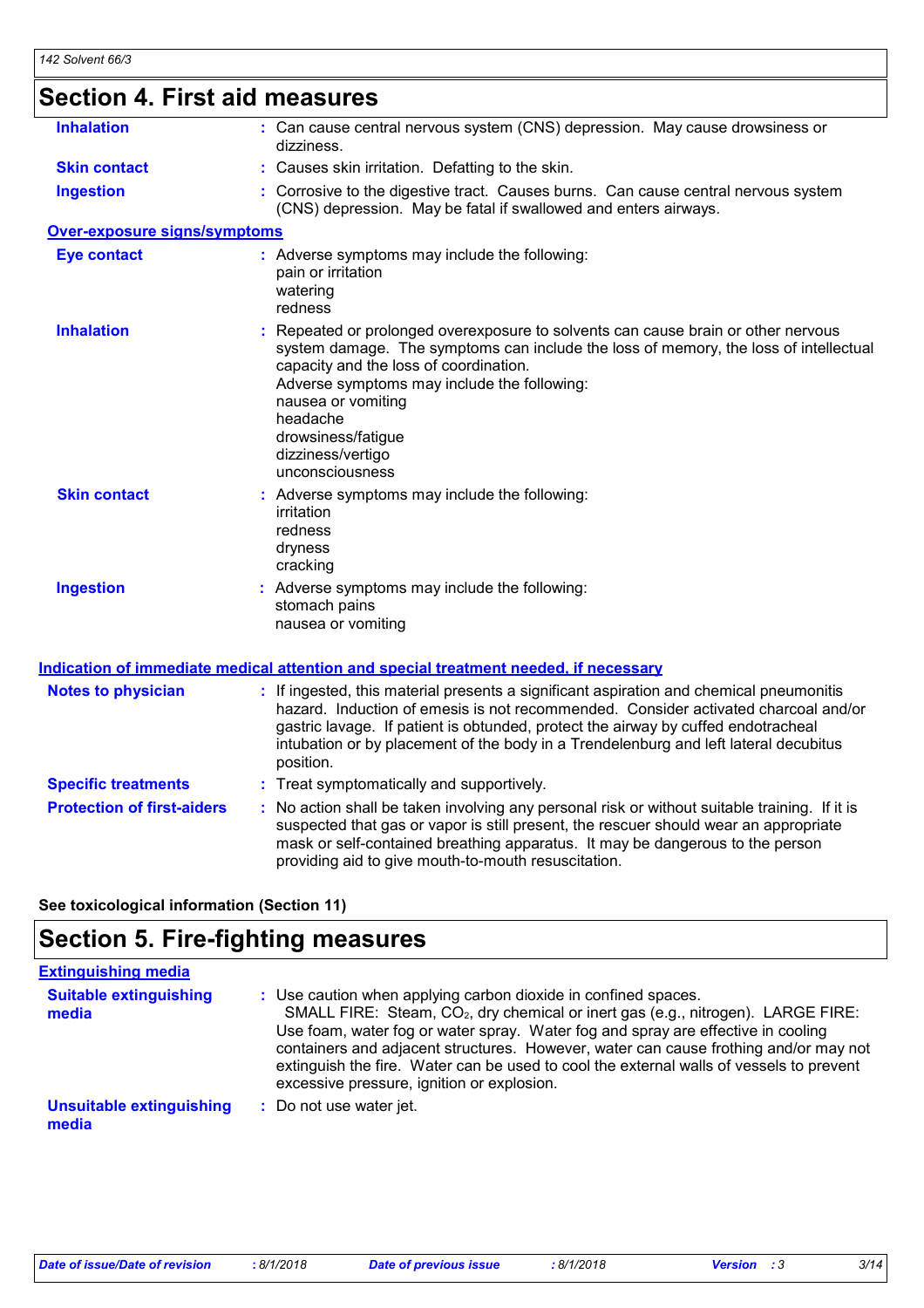### **Section 5. Fire-fighting measures**

| <b>Specific hazards arising</b><br>from the chemical     | Combustible liquid. Runoff to sewer may create fire or explosion hazard. This product<br>is a poor conductor of electricity and can become electrostatically charged. If sufficient<br>charge is accumulated, ignition of flammable mixtures can occur. To reduce potential<br>for static discharge, use proper bonding and grounding procedures. This liquid may<br>accumulate static electricity when filling properly grounded containers. Static<br>accumulation may be significantly increased by the presence of small quantities of water<br>or other contaminants. In a fire or if heated, a pressure increase will occur and the<br>container may burst, with the risk of a subsequent explosion. The vapor/gas is heavier<br>than air and will spread along the ground. Vapors may accumulate in low or confined<br>areas or travel a considerable distance to a source of ignition and flash back. This<br>material is harmful to aquatic life with long lasting effects. Fire water contaminated with<br>this material must be contained and prevented from being discharged to any waterway,<br>sewer or drain. |
|----------------------------------------------------------|------------------------------------------------------------------------------------------------------------------------------------------------------------------------------------------------------------------------------------------------------------------------------------------------------------------------------------------------------------------------------------------------------------------------------------------------------------------------------------------------------------------------------------------------------------------------------------------------------------------------------------------------------------------------------------------------------------------------------------------------------------------------------------------------------------------------------------------------------------------------------------------------------------------------------------------------------------------------------------------------------------------------------------------------------------------------------------------------------------------------------|
| <b>Hazardous thermal</b><br>decomposition products       | : Decomposition products may include the following materials:<br>carbon dioxide<br>carbon monoxide                                                                                                                                                                                                                                                                                                                                                                                                                                                                                                                                                                                                                                                                                                                                                                                                                                                                                                                                                                                                                           |
| <b>Special protective actions</b><br>for fire-fighters   | : Promptly isolate the scene by removing all persons from the vicinity of the incident if<br>there is a fire. No action shall be taken involving any personal risk or without suitable<br>training. Move containers from fire area if this can be done without risk. Use water<br>spray to keep fire-exposed containers cool.                                                                                                                                                                                                                                                                                                                                                                                                                                                                                                                                                                                                                                                                                                                                                                                                |
| <b>Special protective</b><br>equipment for fire-fighters | Fire-fighters should wear appropriate protective equipment and self-contained breathing<br>apparatus (SCBA) with a full face-piece operated in positive pressure mode.                                                                                                                                                                                                                                                                                                                                                                                                                                                                                                                                                                                                                                                                                                                                                                                                                                                                                                                                                       |

### **Section 6. Accidental release measures**

### **Personal precautions, protective equipment and emergency procedures**

| For non-emergency<br>personnel   |     | : No action shall be taken involving any personal risk or without suitable training.<br>Evacuate surrounding areas. Keep unnecessary and unprotected personnel from<br>entering. Do not touch or walk through spilled material. Shut off all ignition sources.<br>No flares, smoking or flames in hazard area. Avoid breathing vapor or mist. Provide<br>adequate ventilation. Wear appropriate respirator when ventilation is inadequate. Put<br>on appropriate personal protective equipment. |
|----------------------------------|-----|-------------------------------------------------------------------------------------------------------------------------------------------------------------------------------------------------------------------------------------------------------------------------------------------------------------------------------------------------------------------------------------------------------------------------------------------------------------------------------------------------|
| For emergency responders         | -11 | If specialized clothing is required to deal with the spillage, take note of any information in<br>Section 8 on suitable and unsuitable materials. See also the information in "For non-<br>emergency personnel".                                                                                                                                                                                                                                                                                |
| <b>Environmental precautions</b> |     | : Avoid dispersal of spilled material and runoff and contact with soil, waterways, drains<br>and sewers. Inform the relevant authorities if the product has caused environmental<br>pollution (sewers, waterways, soil or air). Water polluting material. May be harmful to                                                                                                                                                                                                                     |

#### Stop leak if without risk. Move containers from spill area. Use spark-proof tools and explosion-proof equipment. Approach release from upwind. Prevent entry into sewers, water courses, basements or confined areas. Wash spillages into an effluent treatment plant or proceed as follows. Contain and collect spillage with non-combustible, absorbent material e.g. sand, earth, vermiculite or diatomaceous earth and place in container for disposal according to local regulations (see Section 13). Dispose of via a licensed waste disposal contractor. Contaminated absorbent material may pose the same hazard as the spilled product. Note: see Section 1 for emergency contact information and Section 13 for waste disposal. **Large spill :** : Stop leak if without risk. Move containers from spill area. Use spark-proof tools and explosion-proof equipment. Dilute with water and mop up if water-soluble. Alternatively, or if water-insoluble, absorb with an inert dry material and place in an appropriate waste disposal container. Dispose of via a licensed waste disposal contractor. **Small spill : Methods and materials for containment and cleaning up**

the environment if released in large quantities.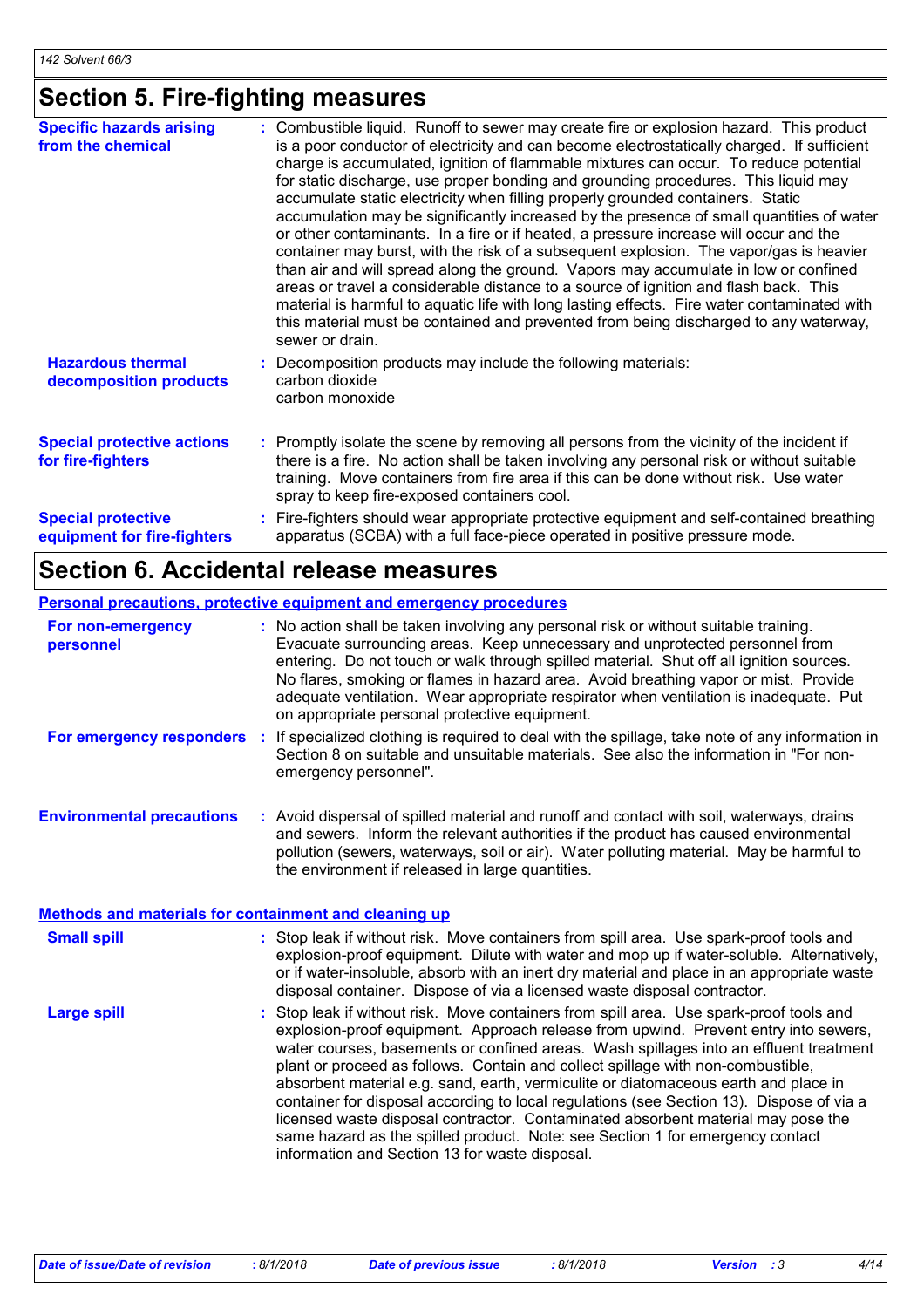### **Section 7. Handling and storage**

| <b>Precautions for safe handling</b>                                      |                                                                                                                                                                                                                                                                                                                                                                                                                                                                                                                                                                                                                                                                                                                                                                                                                                                                                                                                                                                                                                                                                                                                                                                                                                                                                                                                                                                                                                                                                                                                                                                                                                                                                                                                                                                                                                                             |
|---------------------------------------------------------------------------|-------------------------------------------------------------------------------------------------------------------------------------------------------------------------------------------------------------------------------------------------------------------------------------------------------------------------------------------------------------------------------------------------------------------------------------------------------------------------------------------------------------------------------------------------------------------------------------------------------------------------------------------------------------------------------------------------------------------------------------------------------------------------------------------------------------------------------------------------------------------------------------------------------------------------------------------------------------------------------------------------------------------------------------------------------------------------------------------------------------------------------------------------------------------------------------------------------------------------------------------------------------------------------------------------------------------------------------------------------------------------------------------------------------------------------------------------------------------------------------------------------------------------------------------------------------------------------------------------------------------------------------------------------------------------------------------------------------------------------------------------------------------------------------------------------------------------------------------------------------|
| <b>Protective measures</b>                                                | : Put on appropriate personal protective equipment (see Section 8). Do not swallow.<br>Avoid contact with eyes, skin and clothing. Avoid breathing vapor or mist. Avoid<br>release to the environment. Use only with adequate ventilation. Wear appropriate<br>respirator when ventilation is inadequate. Do not enter storage areas and confined<br>spaces unless adequately ventilated. Keep in the original container or an approved<br>alternative made from a compatible material, kept tightly closed when not in use. Store<br>and use away from heat, sparks, open flame or any other ignition source. Use<br>explosion-proof electrical (ventilating, lighting and material handling) equipment. Use<br>only non-sparking tools. Empty containers retain product residue and can be hazardous.<br>Do not reuse container. Handling operations that can promote accumulation of static<br>charges include but are not limited to: mixing, filtering, pumping at high flow rates,<br>splash filling, creating mists or sprays, tank and container filling, tank cleaning, sampling,<br>gauging, switch loading, vacuum truck operations. Restrict flow velocity according to<br>API 2003 (2008), NFPA 77 (2007), and Laurence Britton, "Avoiding Static Ignition<br>Hazards in Chemical Operations". To reduce potential for static discharge, ensure that<br>all equipment is properly grounded and bonded and meets appropriate electrical<br>classification requirements.                                                                                                                                                                                                                                                                                                                                                                         |
| <b>Advice on general</b><br>occupational hygiene                          | Eating, drinking and smoking should be prohibited in areas where this material is<br>handled, stored and processed. Workers should wash hands and face before eating,<br>drinking and smoking. Remove contaminated clothing and protective equipment before<br>entering eating areas. See also Section 8 for additional information on hygiene<br>measures.                                                                                                                                                                                                                                                                                                                                                                                                                                                                                                                                                                                                                                                                                                                                                                                                                                                                                                                                                                                                                                                                                                                                                                                                                                                                                                                                                                                                                                                                                                 |
| <b>Conditions for safe storage,</b><br>including any<br>incompatibilities | Store in accordance with local regulations. Store in a segregated and approved area.<br>Store in original container protected from direct sunlight in a dry, cool and well-ventilated<br>area, away from incompatible materials (see Section 10) and food and drink. Store<br>locked up. Eliminate all ignition sources. Separate from oxidizing materials. Keep<br>container tightly closed and sealed until ready for use. Containers that have been<br>opened must be carefully resealed and kept upright to prevent leakage. Do not store in<br>unlabeled containers. Use appropriate containment to avoid environmental<br>contamination. See Section 10 for incompatible materials before handling or use.<br>Bulk Storage Conditions: Maintain all storage tanks in accordance with applicable<br>regulations. Use necessary controls to monitor tank inventories. Inspect all storage<br>tanks on a periodic basis. Test tanks and associated piping for tightness. Maintain the<br>automatic leak detection devices to assure proper working condition.<br>Head spaces in tanks and other containers may contain a mixture of air and vapor in<br>the flammable range. Vapor may be ignited by static discharge. Storage area must<br>meet OSHA requirements and applicable fire codes. Additional information regarding<br>the design and control of hazards associated with the handling and storage of<br>flammable and combustible liquids may be found in professional and industrial<br>documents including, but not limited to, the National Fire Protection Association (NFPA)<br>publications NFPA 30 ("Flammable and Combustible Liquid Code"), NFPA 77<br>("Recommended Practice on Static Electricity") and the American Petroleum Institute<br>(API) Recommended Practice 2003, ("Protection Against Ignitions Arising Out of Static, |

### **Section 8. Exposure controls/personal protection**

**Control parameters Occupational exposure limits**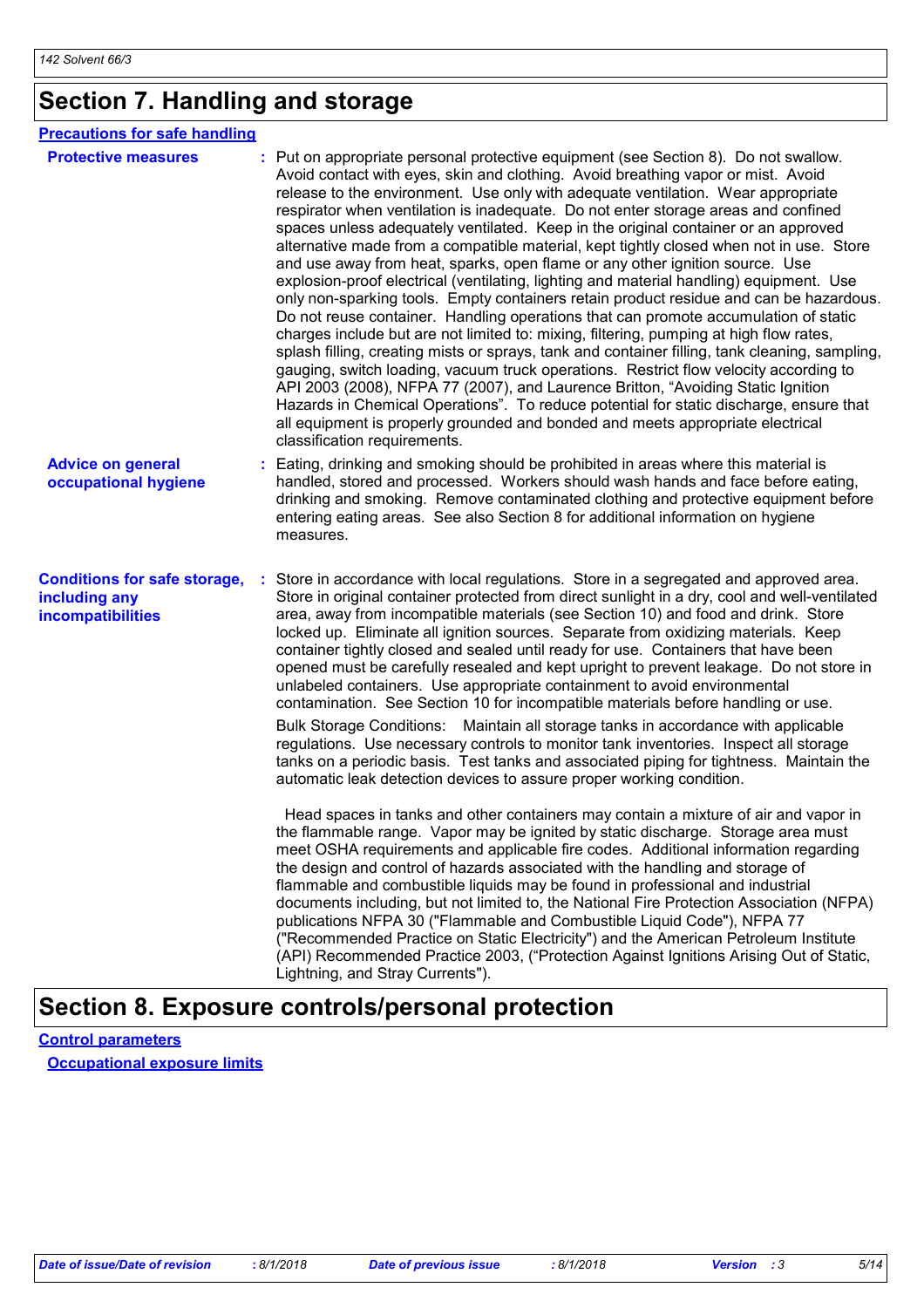### **Section 8. Exposure controls/personal protection**

| <b>Ingredient name</b>                     | <b>Exposure limits</b>                                                                                                                                                                                                                                                                                                                                                                                                                                     |
|--------------------------------------------|------------------------------------------------------------------------------------------------------------------------------------------------------------------------------------------------------------------------------------------------------------------------------------------------------------------------------------------------------------------------------------------------------------------------------------------------------------|
| C9-C15 Cycloalkanes<br>C9-C15 Alkanes      | <b>ACGIH TLV (United States).</b><br>TWA: 400 ppm 8 hours. Form:<br>Methylcyclohexane<br><b>ACGIH TLV (United States).</b><br>TWA: 200 ppm, (as Nonane) 8 hours.                                                                                                                                                                                                                                                                                           |
| 142 Solvent 66/3                           | <b>ACGIH TLV (United States)</b><br>179 ppm $(1200 \text{ mg/m}^3)$ 8 hour(s)<br>Notes: The TLV for the hydrocarbon solvent is<br>based on the procedure described in<br>Appendix H ("Reciprocal Calculations Method<br>for Certain Refined Hydrocarbon Solvent<br>Vapors") of the ACGIH TLVs ® and BEIs®<br>guidelines. The GGVmixture (ACGIH TLV) is<br>based on Column B (McKee et al., 2005) of<br>Table 1 ("Group Guidance Values") of<br>Appendix H. |
| <b>Appropriate engineering</b><br>controls | : Use only with adequate ventilation. Use process enclosures, local exhaust ventilation or<br>other engineering controls to keep worker exposure to airborne contaminants below any<br>recommended or statutory limits. The engineering controls also need to keep gas,<br>vapor or dust concentrations below any lower explosive limits. Use explosion-proof<br>ventilation equipment.                                                                    |
| <b>Environmental exposure</b><br>controls  | Emissions from ventilation or work process equipment should be checked to ensure<br>t.<br>they comply with the requirements of environmental protection legislation. In some<br>cases, vapor controls, filters or engineering modifications to the process equipment will<br>be necessary to reduce emissions to acceptable levels.                                                                                                                        |
| <b>Individual protection measures</b>      |                                                                                                                                                                                                                                                                                                                                                                                                                                                            |
| <b>Hygiene measures</b>                    | : Wash hands, forearms and face thoroughly after handling chemical products, before<br>eating, smoking and using the lavatory and at the end of the working period.<br>Appropriate techniques should be used to remove potentially contaminated clothing.                                                                                                                                                                                                  |

- Safety glasses equipped with side shields are recommended as minimum protection in **:** industrial settings. If contact is possible, the following protection should be worn, unless the assessment indicates a higher degree of protection: chemical splash goggles. **Eye/face protection** Appropriate techniques should be used to remove potentially contaminated clothing. Wash contaminated clothing before reusing. Ensure that eyewash stations and safety showers are close to the workstation location.
- **Hand protection** : Avoid skin contact with liquid. Chemical-resistant gloves complying with an approved standard should be worn at all times when handling chemical products if a risk assessment indicates this is necessary. Recommended: Heavy duty, industrial grade chemically resistant gloves constructed of nitrile, neoprene, polyethylene, fluoroelastomer rubber or polyvinyl chloride as approved by glove manufacturer. Considering the parameters specified by the glove manufacturer, check during use that the gloves are still retaining their protective properties. It should be noted that the time to breakthrough for any glove material may be different for different glove manufacturers. Leather gloves are not protective for liquid contact. Safety eyewear complying with an approved standard should be used when a risk assessment indicates this is necessary to avoid exposure to liquid splashes, mists, gases or dusts. If inhalation hazards exist, a full-face respirator may be required instead. **Body protection** : Personal protective equipment for the body should be selected based on the task being in the task being performed and the risks involved and should be approved by a specialist before **Skin protection**
- handling this product. **Other skin protection :** Avoid skin contact with liquid. Appropriate footwear and any additional skin protection measures should be selected based on the task being performed and the risks involved and should be approved by a specialist before handling this product. Leather boots are not protective for liquid contact.

*Date of issue/Date of revision* **:** *8/1/2018 Date of previous issue : 8/1/2018 Version : 3 6/14*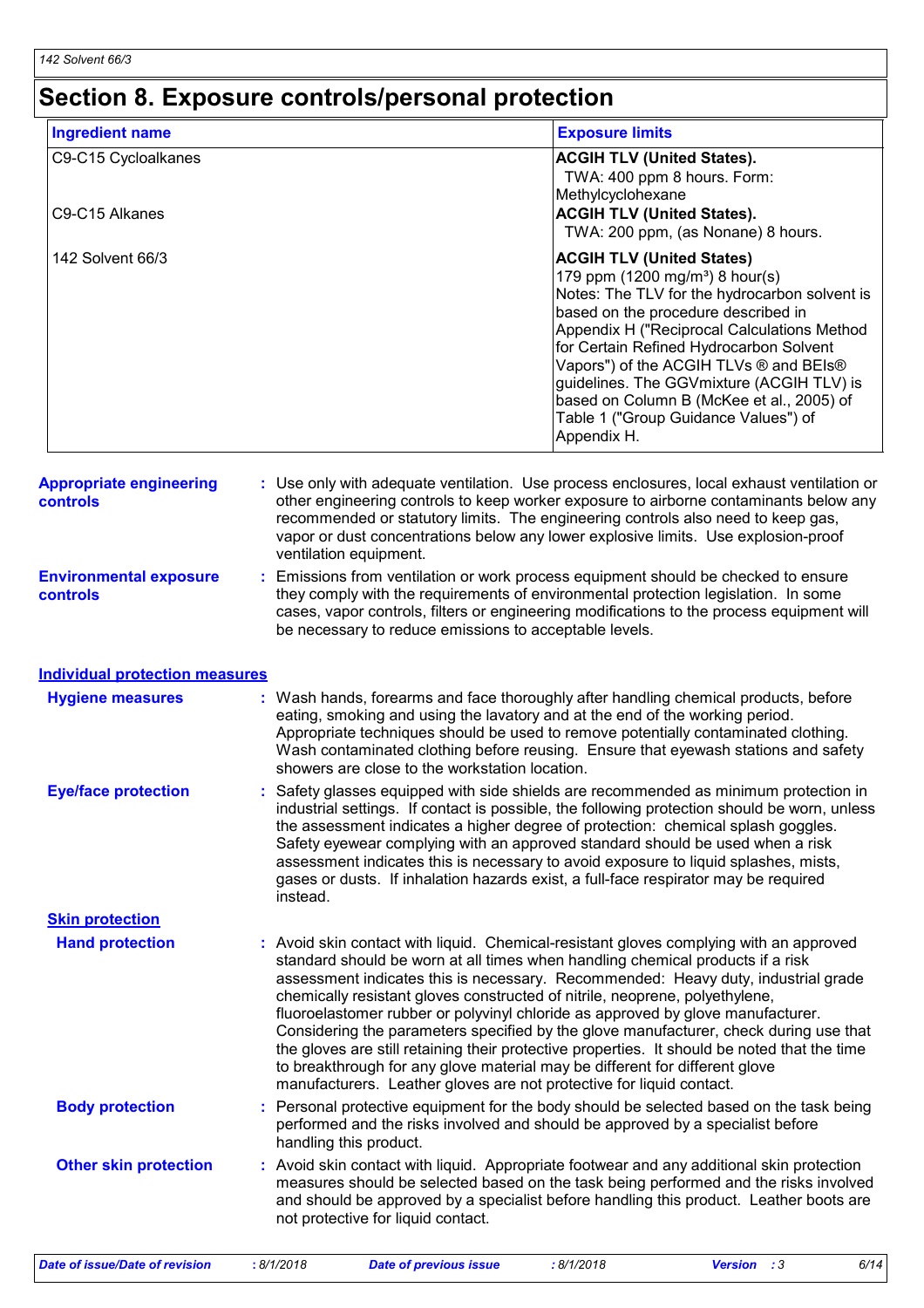### **Section 8. Exposure controls/personal protection**

| <b>Respiratory protection</b> | : Avoid inhalation of gases, vapors, mists or dusts. Use a properly fitted, air-purifying or<br>supplied-air respirator complying with an approved standard if a risk assessment<br>indicates this is necessary. Respirator selection must be based on known or anticipated<br>exposure levels, the hazards of the product and the safe working limits of the selected<br>respirator. If an air purifying respirator is appropriate, use one equipped with cartridges |
|-------------------------------|-----------------------------------------------------------------------------------------------------------------------------------------------------------------------------------------------------------------------------------------------------------------------------------------------------------------------------------------------------------------------------------------------------------------------------------------------------------------------|
|                               | rated for organic vapors.                                                                                                                                                                                                                                                                                                                                                                                                                                             |

### **Section 9. Physical and chemical properties**

| <b>Appearance</b>                               |                                                                 |
|-------------------------------------------------|-----------------------------------------------------------------|
| <b>Physical state</b>                           | : Liquid.                                                       |
| <b>Color</b>                                    | : Transparent, colorless.                                       |
| <b>Odor</b>                                     | : Characteristic hydrocarbon solvent odor.                      |
| рH                                              | : Not available.                                                |
| <b>Melting point</b>                            | : $-49^{\circ}$ C ( $-56.2^{\circ}$ F)                          |
| <b>Boiling point</b>                            | : 192 to 205°C (377.6 to 401°F)                                 |
| <b>Flash point</b>                              | : Closed cup: $67^{\circ}$ C (152.6°F) [Tagliabue (ASTM D-56)]  |
| <b>Evaporation rate</b>                         | $:$ <1 (n-butyl acetate. = 1)                                   |
| Lower and upper explosive<br>(flammable) limits | $:$ Lower: $0.8\%$<br>Upper: 6%                                 |
| <b>Vapor pressure</b>                           | $: 0.067$ kPa (0.5 mm Hg) [room temperature]                    |
| <b>Vapor density</b>                            | : $>1$ [Air = 1]                                                |
| <b>Relative density</b>                         | : 0.8                                                           |
| <b>Density Ibs/gal</b>                          | : Estimated 6.67 lbs/gal                                        |
| Density gm/cm <sup>3</sup>                      | $: 0.79$ to 0.82 g/cm <sup>3</sup>                              |
| <b>Gravity, °API</b>                            | $:$ Estimated 45 $@$ 60 F                                       |
| <b>Solubility</b>                               | : Very slightly soluble in the following materials: cold water. |
| <b>Solubility in water</b>                      | $: 1.5$ g/l                                                     |
| <b>Auto-ignition temperature</b>                | : $>220^{\circ}$ C ( $>428^{\circ}$ F)                          |
| Flow time (ISO 2431)                            | $:$ Not available.                                              |
| <b>Conductivity</b>                             | : <50 picosiemens/meter (unadditized)                           |

### **Section 10. Stability and reactivity**

| <b>Reactivity</b>                                   | : Not expected to be Explosive, Self-Reactive, Self-Heating, or an Organic Peroxide<br>under US GHS Definition(s).                                                                                                                                                                       |
|-----------------------------------------------------|------------------------------------------------------------------------------------------------------------------------------------------------------------------------------------------------------------------------------------------------------------------------------------------|
| <b>Chemical stability</b>                           | : The product is stable.                                                                                                                                                                                                                                                                 |
| <b>Possibility of hazardous</b><br><b>reactions</b> | : Under normal conditions of storage and use, hazardous reactions will not occur.                                                                                                                                                                                                        |
| <b>Conditions to avoid</b>                          | : Avoid all possible sources of ignition (spark or flame). Do not pressurize, cut, weld,<br>braze, solder, drill, grind or expose containers to heat or sources of ignition. Do not<br>allow vapor to accumulate in low or confined areas. Do not store with strong oxidizing<br>agents. |
| <b>Incompatible materials</b>                       | : Reactive or incompatible with the following materials:<br>oxidizing materials                                                                                                                                                                                                          |
| <b>Hazardous decomposition</b><br>products          | : Under normal conditions of storage and use, hazardous decomposition products should<br>not be produced.                                                                                                                                                                                |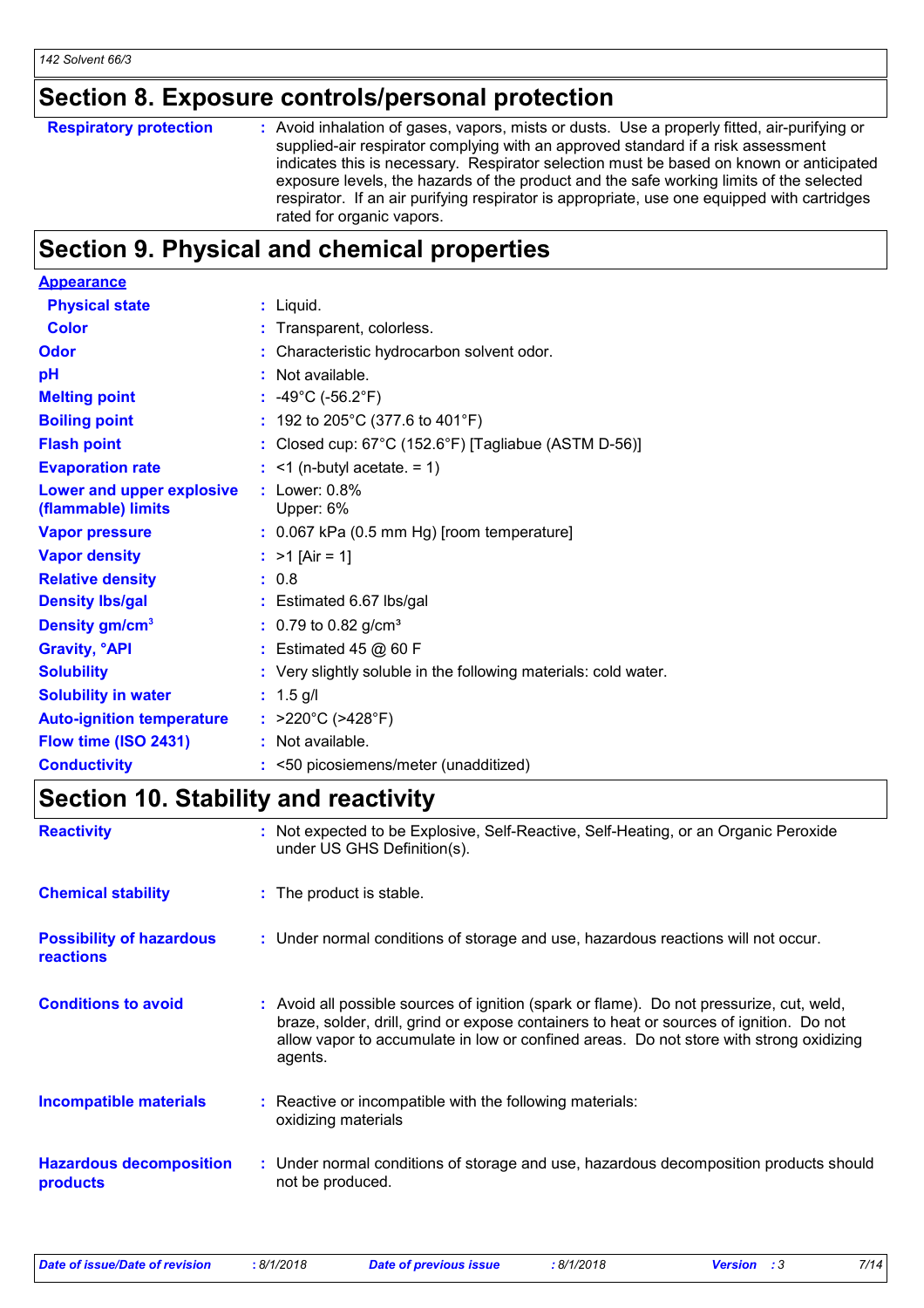## **Section 11. Toxicological information**

| Information on toxicological effects |  |
|--------------------------------------|--|
|                                      |  |

**Acute toxicity**

Not available.

| <b>Conclusion/Summary</b>                      | : C9-C15 Alkanes: In animal studies utilizing mineral spirits containing up to 22%<br>aromatics indicated that the acute central nervous system effects are reversible. Based<br>on existing animal studies, the potential for persistent effects is not clear.                                                                                                                                                                                                                                                                                                                                                                                                                                                                                    |
|------------------------------------------------|----------------------------------------------------------------------------------------------------------------------------------------------------------------------------------------------------------------------------------------------------------------------------------------------------------------------------------------------------------------------------------------------------------------------------------------------------------------------------------------------------------------------------------------------------------------------------------------------------------------------------------------------------------------------------------------------------------------------------------------------------|
| <b>Irritation/Corrosion</b>                    |                                                                                                                                                                                                                                                                                                                                                                                                                                                                                                                                                                                                                                                                                                                                                    |
| Not available.                                 |                                                                                                                                                                                                                                                                                                                                                                                                                                                                                                                                                                                                                                                                                                                                                    |
| <b>Skin</b>                                    | : C9-C15 Alkanes: Primary dermal irritation studies (four hour exposure) in rabbits<br>utilizing mineral spirits containing less than 2% aromatics resulted in slight to moderate<br>skin irritation. In humans, mineral spirits have produced slight to moderate skin irritation<br>particularly with evaporation from the skin is prevented.                                                                                                                                                                                                                                                                                                                                                                                                     |
| <b>Eyes</b>                                    | : No additional information.                                                                                                                                                                                                                                                                                                                                                                                                                                                                                                                                                                                                                                                                                                                       |
| <b>Respiratory</b>                             | : C9-C15 Alkanes: Animal studies have demonstrated that mineral spirits produced mild<br>respiratory tract irritation at elevated concentrations. Also, sensory respiratory tract<br>irritation was evident by reduced breathing rates in the test animals in certain studies.                                                                                                                                                                                                                                                                                                                                                                                                                                                                     |
| <b>Sensitization</b>                           |                                                                                                                                                                                                                                                                                                                                                                                                                                                                                                                                                                                                                                                                                                                                                    |
| Not available.                                 |                                                                                                                                                                                                                                                                                                                                                                                                                                                                                                                                                                                                                                                                                                                                                    |
| <b>Skin</b>                                    | : C9-C15 Alkanes: In animal studies utilizing mineral spirits containing up to 18%,<br>aromatics skin sensitization is not evident.                                                                                                                                                                                                                                                                                                                                                                                                                                                                                                                                                                                                                |
| <b>Respiratory</b>                             | : No additional information.                                                                                                                                                                                                                                                                                                                                                                                                                                                                                                                                                                                                                                                                                                                       |
| <b>Mutagenicity</b><br>Not available.          |                                                                                                                                                                                                                                                                                                                                                                                                                                                                                                                                                                                                                                                                                                                                                    |
| <b>Conclusion/Summary</b>                      | : C9-C15 Alkanes: In vivo and in vitro studies on mineral spirits containing up to 22 %<br>aromatics indicate that these products are not genotoxic.                                                                                                                                                                                                                                                                                                                                                                                                                                                                                                                                                                                               |
| <b>Carcinogenicity</b>                         |                                                                                                                                                                                                                                                                                                                                                                                                                                                                                                                                                                                                                                                                                                                                                    |
| Not available.                                 |                                                                                                                                                                                                                                                                                                                                                                                                                                                                                                                                                                                                                                                                                                                                                    |
| <b>Conclusion/Summary</b>                      | : C9-C15 Alkanes: The National Toxicology Program (NTP) conducted two-year<br>carcinogenicity studies in rats and mice with Stoddard Solvent IIC (less than 2%<br>aromatics). The studies indicated that there was some evidence of carcinogenic activity<br>in male rats (adrenal medulla neoplasms and renal tubule adenoma) but no evidence of<br>carcinogenic activity in female rats. Further, there was equivocal evidence of<br>carcinogenic activity in female mice (hepatocellular adenoma) but no evidence of<br>carcinogenic activity in male mice. A low carcinogenic potential is suggested by a lack of<br>genotoxic potential identified in in vivo and in vitro genetic toxicity tests (with and without<br>metabolic activation). |
| <b>Reproductive toxicity</b><br>Not available. |                                                                                                                                                                                                                                                                                                                                                                                                                                                                                                                                                                                                                                                                                                                                                    |
| <b>Conclusion/Summary</b>                      | : C9-C15 Alkanes: There were no treatment-related effects on pregnancy rate, mortality<br>or gross post mortem observations in animal studies utilizing mineral spirits containing<br>less than 2% aromatics.                                                                                                                                                                                                                                                                                                                                                                                                                                                                                                                                      |
| <b>Teratogenicity</b><br>Not available.        |                                                                                                                                                                                                                                                                                                                                                                                                                                                                                                                                                                                                                                                                                                                                                    |
| <b>Conclusion/Summary</b>                      | : C9-C15 Alkanes: There were no treatment-related effects on pregnancy rate, mortality<br>or gross post mortem observations in animal studies utilizing mineral spirits containing<br>less than 2% aromatics.                                                                                                                                                                                                                                                                                                                                                                                                                                                                                                                                      |

#### **Specific target organ toxicity (single exposure)**

| <b>Name</b>         | <b>Category</b> | <b>Route of</b><br><b>Lexposure</b> | <b>Target organs</b> |
|---------------------|-----------------|-------------------------------------|----------------------|
| C9-C15 Cycloalkanes | Category 3      | Not applicable.                     | Narcotic effects     |
| C9-C15 Alkanes      | Category 3      | Not applicable.                     | Narcotic effects     |

*Date of issue/Date of revision* **:** *8/1/2018 Date of previous issue : 8/1/2018 Version : 3 8/14*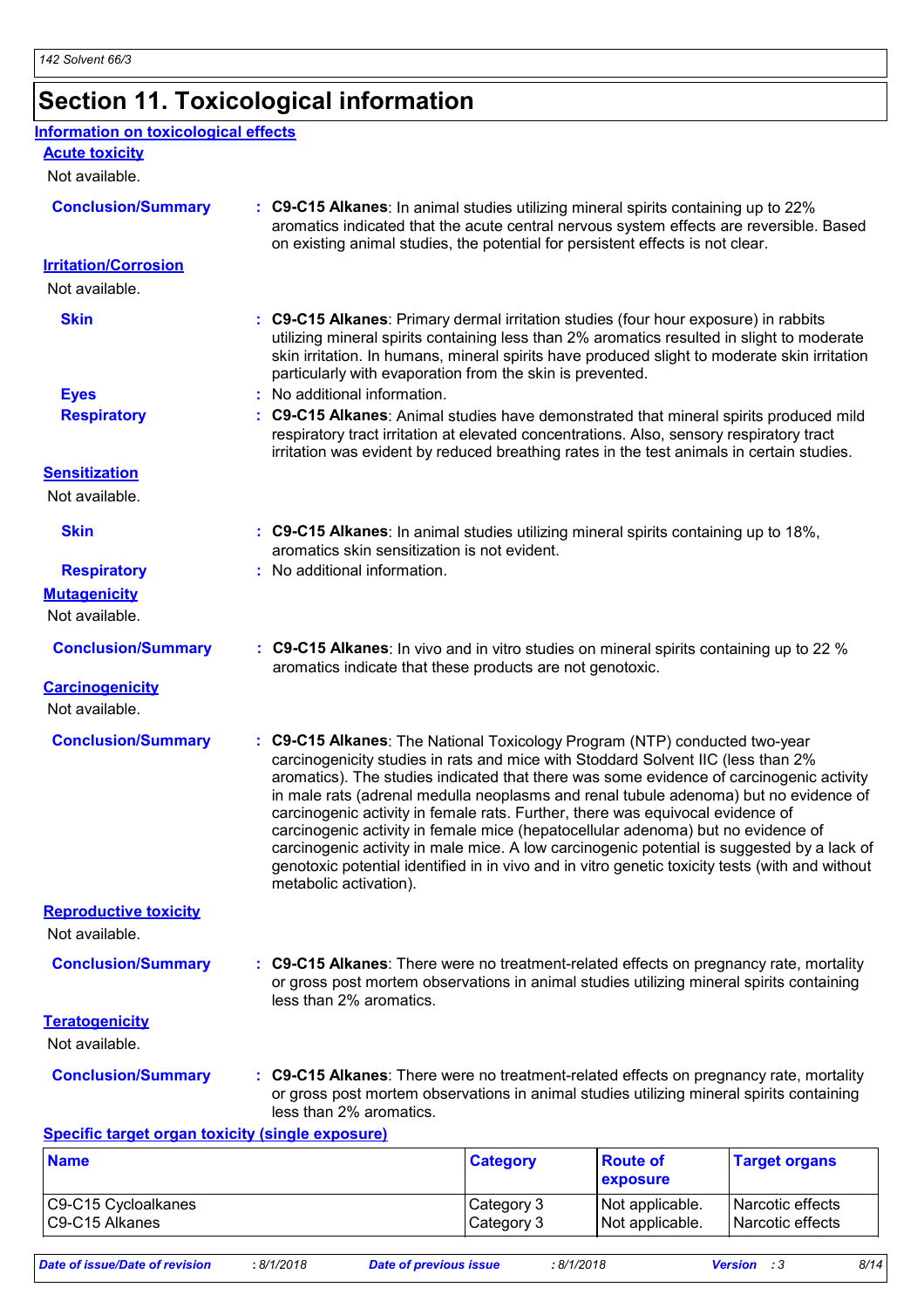### **Section 11. Toxicological information**

#### **Specific target organ toxicity (repeated exposure)**

#### Not available.

#### **Aspiration hazard**

| <b>Name</b>         | <b>Result</b>                         |
|---------------------|---------------------------------------|
| C9-C15 Cycloalkanes | <b>ASPIRATION HAZARD - Category 1</b> |
| C9-C15 Alkanes      | <b>ASPIRATION HAZARD - Category 1</b> |

| <b>Information on the likely</b><br>routes of exposure                                   |                                                                                                                                                       | : Routes of entry anticipated: Oral, Dermal, Inhalation.                                                                                                                                                                                                           |           |             |      |  |  |  |
|------------------------------------------------------------------------------------------|-------------------------------------------------------------------------------------------------------------------------------------------------------|--------------------------------------------------------------------------------------------------------------------------------------------------------------------------------------------------------------------------------------------------------------------|-----------|-------------|------|--|--|--|
| <b>Potential acute health effects</b>                                                    |                                                                                                                                                       |                                                                                                                                                                                                                                                                    |           |             |      |  |  |  |
| <b>Eye contact</b>                                                                       |                                                                                                                                                       | : No known significant effects or critical hazards.                                                                                                                                                                                                                |           |             |      |  |  |  |
| <b>Inhalation</b>                                                                        | dizziness.                                                                                                                                            | : Can cause central nervous system (CNS) depression. May cause drowsiness or                                                                                                                                                                                       |           |             |      |  |  |  |
| <b>Skin contact</b>                                                                      |                                                                                                                                                       | : Causes skin irritation. Defatting to the skin.                                                                                                                                                                                                                   |           |             |      |  |  |  |
| <b>Ingestion</b>                                                                         | : Corrosive to the digestive tract. Causes burns. Can cause central nervous system<br>(CNS) depression. May be fatal if swallowed and enters airways. |                                                                                                                                                                                                                                                                    |           |             |      |  |  |  |
| <b>Symptoms related to the physical, chemical and toxicological characteristics</b>      |                                                                                                                                                       |                                                                                                                                                                                                                                                                    |           |             |      |  |  |  |
| <b>Eye contact</b>                                                                       | pain or irritation<br>watering<br>redness                                                                                                             | : Adverse symptoms may include the following:                                                                                                                                                                                                                      |           |             |      |  |  |  |
| <b>Inhalation</b>                                                                        | nausea or vomiting<br>headache<br>drowsiness/fatigue<br>dizziness/vertigo<br>unconsciousness                                                          | : Repeated or prolonged overexposure to solvents can cause brain or other nervous<br>system damage. The symptoms can include the loss of memory, the loss of intellectual<br>capacity and the loss of coordination.<br>Adverse symptoms may include the following: |           |             |      |  |  |  |
| <b>Skin contact</b>                                                                      | irritation<br>redness<br>dryness<br>cracking                                                                                                          | : Adverse symptoms may include the following:                                                                                                                                                                                                                      |           |             |      |  |  |  |
| <b>Ingestion</b>                                                                         | stomach pains<br>nausea or vomiting                                                                                                                   | : Adverse symptoms may include the following:                                                                                                                                                                                                                      |           |             |      |  |  |  |
|                                                                                          |                                                                                                                                                       |                                                                                                                                                                                                                                                                    |           |             |      |  |  |  |
| Delayed and immediate effects and also chronic effects from short and long term exposure |                                                                                                                                                       |                                                                                                                                                                                                                                                                    |           |             |      |  |  |  |
| <b>Short term exposure</b><br><b>Potential immediate</b><br>effects                      | : Not available.                                                                                                                                      |                                                                                                                                                                                                                                                                    |           |             |      |  |  |  |
| <b>Potential delayed effects</b>                                                         | : Not available.                                                                                                                                      |                                                                                                                                                                                                                                                                    |           |             |      |  |  |  |
| <b>Long term exposure</b>                                                                |                                                                                                                                                       |                                                                                                                                                                                                                                                                    |           |             |      |  |  |  |
| <b>Potential immediate</b><br>effects                                                    | : Not available.                                                                                                                                      |                                                                                                                                                                                                                                                                    |           |             |      |  |  |  |
| <b>Potential delayed effects</b>                                                         | : Not available.                                                                                                                                      |                                                                                                                                                                                                                                                                    |           |             |      |  |  |  |
| <b>Potential chronic health effects</b>                                                  |                                                                                                                                                       |                                                                                                                                                                                                                                                                    |           |             |      |  |  |  |
| Not available.                                                                           |                                                                                                                                                       |                                                                                                                                                                                                                                                                    |           |             |      |  |  |  |
| <b>General</b>                                                                           | dermatitis.                                                                                                                                           | Prolonged or repeated contact can defat the skin and lead to irritation, cracking and/or                                                                                                                                                                           |           |             |      |  |  |  |
| <b>Date of issue/Date of revision</b>                                                    | : 8/1/2018                                                                                                                                            | <b>Date of previous issue</b>                                                                                                                                                                                                                                      | :8/1/2018 | Version : 3 | 9/14 |  |  |  |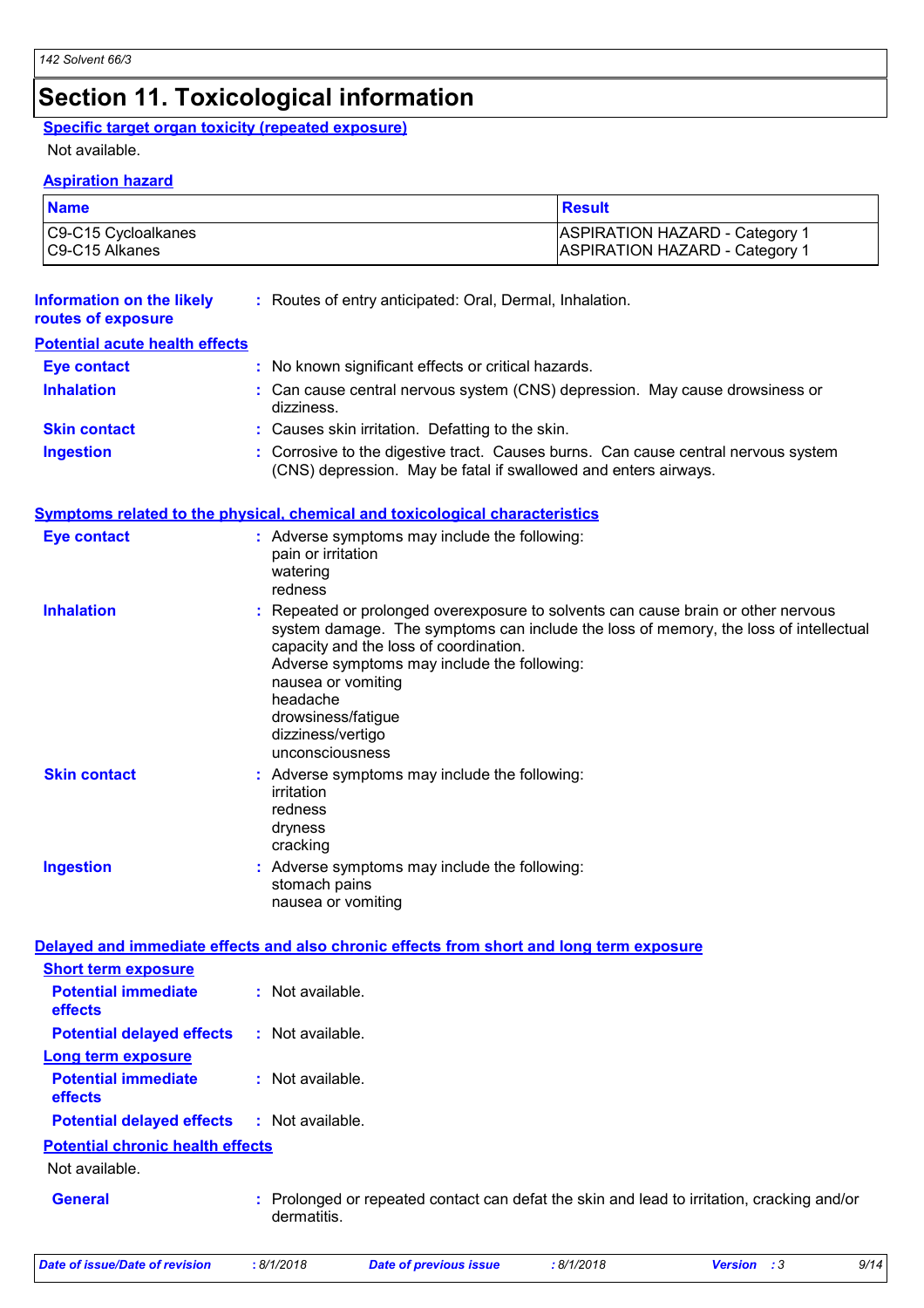### **Section 11. Toxicological information**

| <b>Carcinogenicity</b>       | : No known significant effects or critical hazards. |  |
|------------------------------|-----------------------------------------------------|--|
| <b>Mutagenicity</b>          | : No known significant effects or critical hazards. |  |
| <b>Teratogenicity</b>        | : No known significant effects or critical hazards. |  |
| <b>Developmental effects</b> | : No known significant effects or critical hazards. |  |
| <b>Fertility effects</b>     | : No known significant effects or critical hazards. |  |
|                              |                                                     |  |

### **Section 12. Ecological information**

| <b>Toxicity</b>                                  |                                                                |
|--------------------------------------------------|----------------------------------------------------------------|
| Not available.                                   |                                                                |
| <b>Conclusion/Summary</b>                        | : Not available.                                               |
| <b>Persistence and degradability</b>             |                                                                |
| Not available.                                   |                                                                |
| <b>Conclusion/Summary</b>                        | : Not available.                                               |
| <b>Bioaccumulative potential</b>                 |                                                                |
| Not available.                                   |                                                                |
| <b>Mobility in soil</b>                          |                                                                |
| <b>Soil/water partition</b><br>coefficient (Koc) | : Not available.                                               |
| Attack and concern affected                      | a - Martin Alexandria Mondale Affrodo e a cultival le superior |

#### **Other adverse effects** : No known significant effects or critical hazards.

### **Section 13. Disposal considerations**

| <b>Disposal methods</b>    | : The generation of waste should be avoided or minimized wherever possible. Disposal<br>of this product, solutions and any by-products should at all times comply with the<br>requirements of environmental protection and waste disposal legislation and any<br>regional local authority requirements. Dispose of surplus and non-recyclable products<br>via a licensed waste disposal contractor. Waste should not be disposed of untreated to<br>the sewer unless fully compliant with the requirements of all authorities with jurisdiction.<br>Waste packaging should be recycled. Incineration or landfill should only be considered<br>when recycling is not feasible. This material and its container must be disposed of in a<br>safe way. Care should be taken when handling emptied containers that have not been<br>cleaned or rinsed out. Empty containers or liners may retain some product residues.<br>Vapor from product residues may create a highly flammable or explosive atmosphere<br>inside the container. Do not cut, weld or grind used containers unless they have been<br>cleaned thoroughly internally. Avoid dispersal of spilled material and runoff and contact<br>with soil, waterways, drains and sewers. |
|----------------------------|--------------------------------------------------------------------------------------------------------------------------------------------------------------------------------------------------------------------------------------------------------------------------------------------------------------------------------------------------------------------------------------------------------------------------------------------------------------------------------------------------------------------------------------------------------------------------------------------------------------------------------------------------------------------------------------------------------------------------------------------------------------------------------------------------------------------------------------------------------------------------------------------------------------------------------------------------------------------------------------------------------------------------------------------------------------------------------------------------------------------------------------------------------------------------------------------------------------------------------------------|
| <b>RCRA classification</b> | $:$ D018                                                                                                                                                                                                                                                                                                                                                                                                                                                                                                                                                                                                                                                                                                                                                                                                                                                                                                                                                                                                                                                                                                                                                                                                                                   |

### **Section 14. Transport information**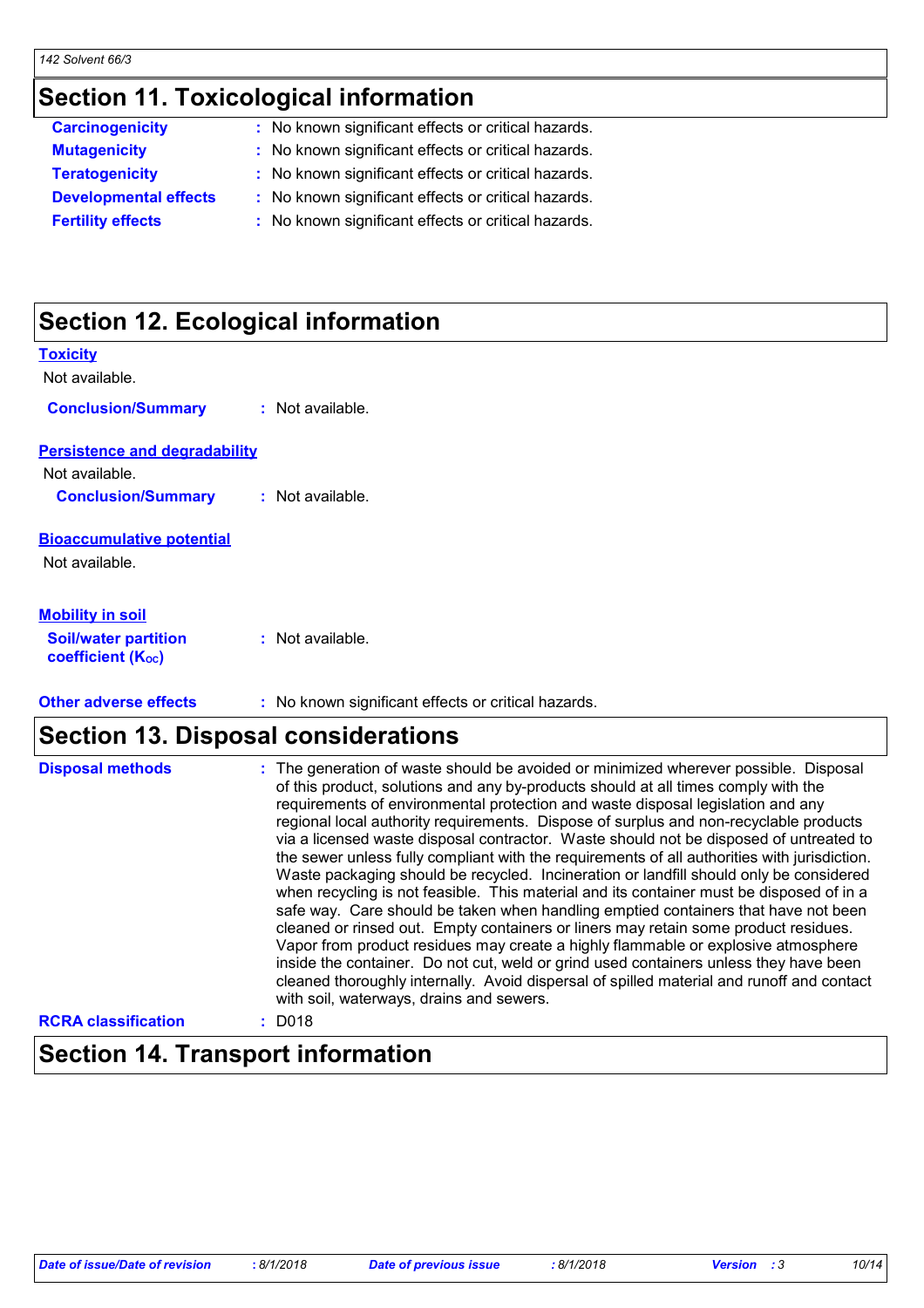### **Section 14. Transport information**

|                                      | <b>DOT Classification</b>                                                                                                  | <b>IMDG</b>              | <b>IATA</b>              |
|--------------------------------------|----------------------------------------------------------------------------------------------------------------------------|--------------------------|--------------------------|
| <b>UN number</b>                     | NA1993                                                                                                                     | Not regulated.           | Not regulated.           |
| <b>UN proper</b><br>shipping name    | Combustible liquid, n.o.s.<br>(contains Petroleum Distillates)<br>(Distillates (petroleum),<br>hydrotreated light, nonane) |                          |                          |
| <b>Transport</b><br>hazard class(es) | Combustible liquid.                                                                                                        |                          |                          |
| <b>Packing group</b>                 | Ш                                                                                                                          | $\overline{\phantom{0}}$ | $\overline{\phantom{a}}$ |
| <b>Environmental</b><br>hazards      | No.                                                                                                                        | No.                      | No.                      |

#### **Additional information**

| <b>DOT Classification</b>                                                                               | : Non-bulk packages (less than or equal to 119 gal) of combustible liquids are not<br>regulated as hazardous materials.<br><b>Limited quantity Yes.</b><br>Packaging instruction Exceptions: 150. Non-bulk: 203. Bulk: 241.<br><b>Quantity limitation</b> Passenger aircraft/rail: 60 L. Cargo aircraft: 220 L.<br>Special provisions 148, IB3, T1, T4, TP1<br>Non-bulk packages (less than or equal to 119 gal) of combustible liquids are not<br>regulated as hazardous materials. |
|---------------------------------------------------------------------------------------------------------|--------------------------------------------------------------------------------------------------------------------------------------------------------------------------------------------------------------------------------------------------------------------------------------------------------------------------------------------------------------------------------------------------------------------------------------------------------------------------------------|
|                                                                                                         | Special precautions for user : Transport within user's premises: always transport in closed containers that are<br>upright and secure. Ensure that persons transporting the product know what to do in the<br>event of an accident or spillage.                                                                                                                                                                                                                                      |
| <b>Transport in bulk according : Not available.</b><br>to Annex II of MARPOL and<br>the <b>IBC</b> Code |                                                                                                                                                                                                                                                                                                                                                                                                                                                                                      |

### **Section 15. Regulatory information**

| <b>U.S. Federal regulations</b>               |  | <b>TSCA 12(b) one-time export: nonane</b>                                                                                                                                                                                                                                                                                                                                     |
|-----------------------------------------------|--|-------------------------------------------------------------------------------------------------------------------------------------------------------------------------------------------------------------------------------------------------------------------------------------------------------------------------------------------------------------------------------|
|                                               |  | United States inventory (TSCA 8b): All components are listed or exempted.                                                                                                                                                                                                                                                                                                     |
|                                               |  | Clean Water Act (CWA) 307: naphthalene; benzene; toluene; ethylbenzene                                                                                                                                                                                                                                                                                                        |
|                                               |  | Clean Water Act (CWA) 311: naphthalene; benzene; toluene; ethylbenzene                                                                                                                                                                                                                                                                                                        |
|                                               |  | This material is classified as an oil under Section 311 of the Clean Water Act (CWA)<br>and the Oil Pollution Act of 1990 (OPA). Discharges or spills which produce a visible<br>sheen on waters of the United States, their adjoining shorelines, or into conduits leading<br>to surface waters must be reported to the EPA's National Response Center at (800)<br>424-8802. |
| <b>SARA 302/304</b>                           |  |                                                                                                                                                                                                                                                                                                                                                                               |
| <b>Composition/information on ingredients</b> |  |                                                                                                                                                                                                                                                                                                                                                                               |
| <b>SARA 304 RQ</b>                            |  | : Not applicable.                                                                                                                                                                                                                                                                                                                                                             |
| <b>SARA 311/312</b>                           |  |                                                                                                                                                                                                                                                                                                                                                                               |

*Date of issue/Date of revision* **:** *8/1/2018 Date of previous issue : 8/1/2018 Version : 3 11/14*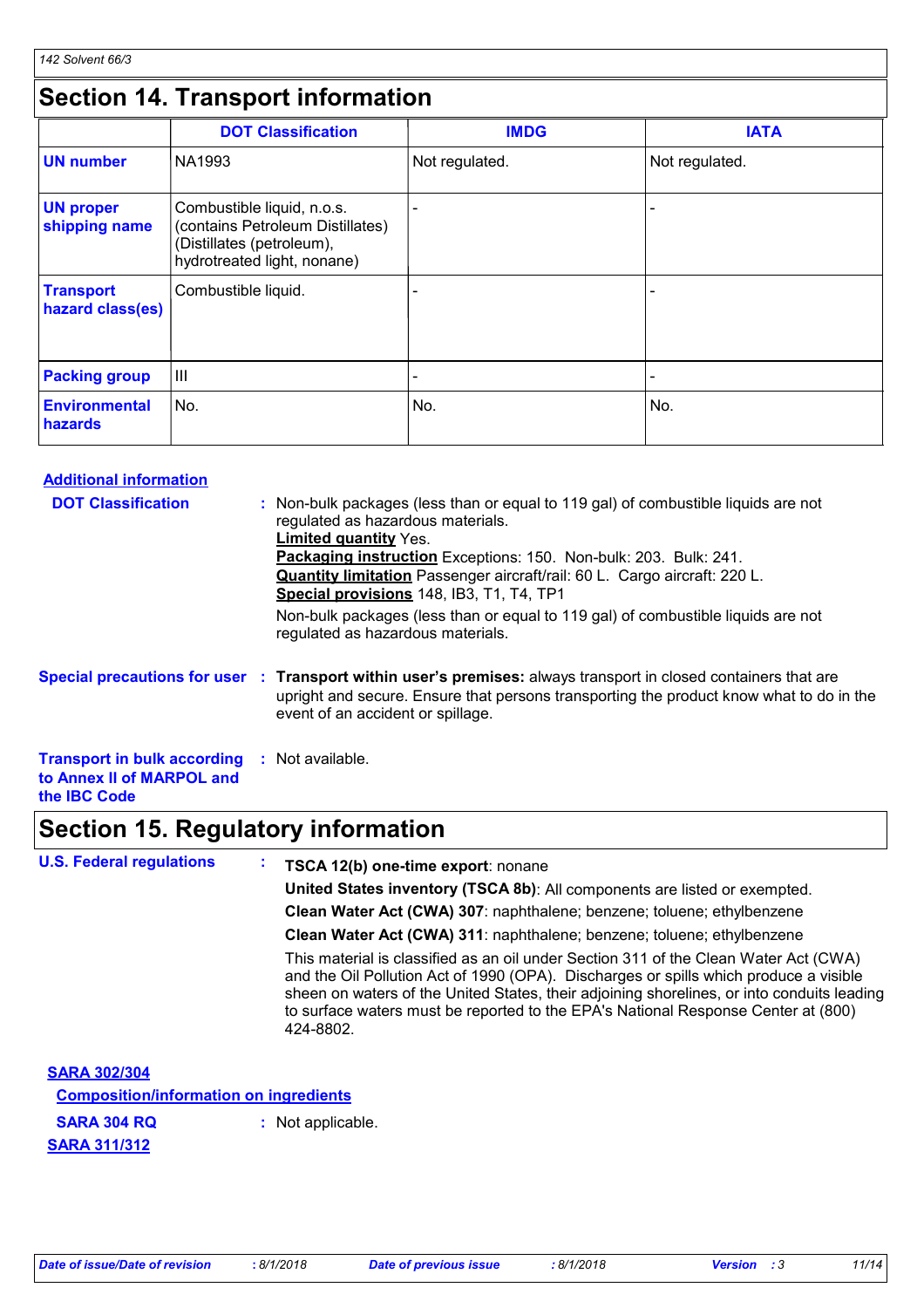### **Section 15. Regulatory information**

| <b>Classification</b> | : FLAMMABLE LIQUIDS - Category 4                                      |
|-----------------------|-----------------------------------------------------------------------|
|                       | SKIN IRRITATION - Category 2                                          |
|                       | SPECIFIC TARGET ORGAN TOXICITY (SINGLE EXPOSURE) (Narcotic effects) - |
|                       | Category 3                                                            |
|                       | <b>ASPIRATION HAZARD - Category 1</b>                                 |
|                       | HNOC - Static-accumulating flammable liquid                           |
|                       | HNOC - Corrosive to digestive tract                                   |

#### **Composition/information on ingredients**

| <b>Name</b>               | $\frac{9}{6}$ | <b>Classification</b>                                                                                                                                                                                                                                                                       |
|---------------------------|---------------|---------------------------------------------------------------------------------------------------------------------------------------------------------------------------------------------------------------------------------------------------------------------------------------------|
| 142 Solvent 66/3 (parent) | >99           | <b>FLAMMABLE LIQUIDS - Category 4</b><br>SKIN IRRITATION - Category 2<br>SPECIFIC TARGET ORGAN TOXICITY (SINGLE EXPOSURE)<br>(Narcotic effects) - Category 3<br><b>ASPIRATION HAZARD - Category 1</b><br>HNOC - Static-accumulating flammable liquid<br>HNOC - Corrosive to digestive tract |
| C9-C15 Cycloalkanes       | $60 - 100$    | <b>FLAMMABLE LIQUIDS - Category 2</b><br>SKIN IRRITATION - Category 2<br>SPECIFIC TARGET ORGAN TOXICITY (SINGLE EXPOSURE)<br>(Narcotic effects) - Category 3<br><b>ASPIRATION HAZARD - Category 1</b>                                                                                       |
| C9-C15 Alkanes            | $10 - 30$     | <b>FLAMMABLE LIQUIDS - Category 3</b><br><b>ACUTE TOXICITY (inhalation) - Category 4</b><br>SKIN IRRITATION - Category 2<br>SPECIFIC TARGET ORGAN TOXICITY (SINGLE EXPOSURE)<br>(Narcotic effects) - Category 3<br><b>ASPIRATION HAZARD - Category 1</b>                                    |

#### **State regulations**

| <b>Massachusetts</b> | : The following components are listed: NONANE                   |
|----------------------|-----------------------------------------------------------------|
| <b>New York</b>      | : None of the components are listed.                            |
| <b>New Jersey</b>    | : The following components are listed: NONANE                   |
| <b>Pennsylvania</b>  | : The following components are listed: NONANE                   |
|                      | <b>California Prop. 65 Clear and Reasonable Warnings (2018)</b> |

WARNING: This product can expose you to Benzene, which is known to the State of California to cause cancer and birth defects or other reproductive harm. This product can expose you to chemicals including Naphthalene, Ethylbenzene, which are known to the State of California to cause cancer, and Toluene, which is known to the State of California to cause birth defects or other reproductive harm. For more information go to www.P65Warnings.ca. gov.

| Ingredient name | $\frac{9}{6}$   | <b>Cancer</b> | <b>Reproductive</b> | No significant risk Maximum<br>level | acceptable dosage<br><b>level</b> |
|-----------------|-----------------|---------------|---------------------|--------------------------------------|-----------------------------------|
| naphthalene     | $< 0.0001$ Yes. |               | No.                 | Yes.                                 |                                   |
| ethylbenzene    | $< 0.0001$ Yes. |               | No.                 | Yes.                                 |                                   |
| toluene         | $< 0.0001$ No.  |               | Yes.                |                                      | Yes.                              |
| benzene         | $< 0.0001$ Yes. |               | Yes.                | Yes.                                 | Yes.                              |

#### **International regulations**

#### **Inventory list**

| <b>United States</b> | : All components are listed or exempted.                                                                    |
|----------------------|-------------------------------------------------------------------------------------------------------------|
| <b>Australia</b>     | : All components are listed or exempted.                                                                    |
| <b>Canada</b>        | : All components are listed or exempted.                                                                    |
| <b>China</b>         | : All components are listed or exempted.                                                                    |
| <b>Europe</b>        | : All components are listed or exempted.                                                                    |
| <b>Japan</b>         | : Japan inventory (ENCS): All components are listed or exempted.<br>Japan inventory (ISHL): Not determined. |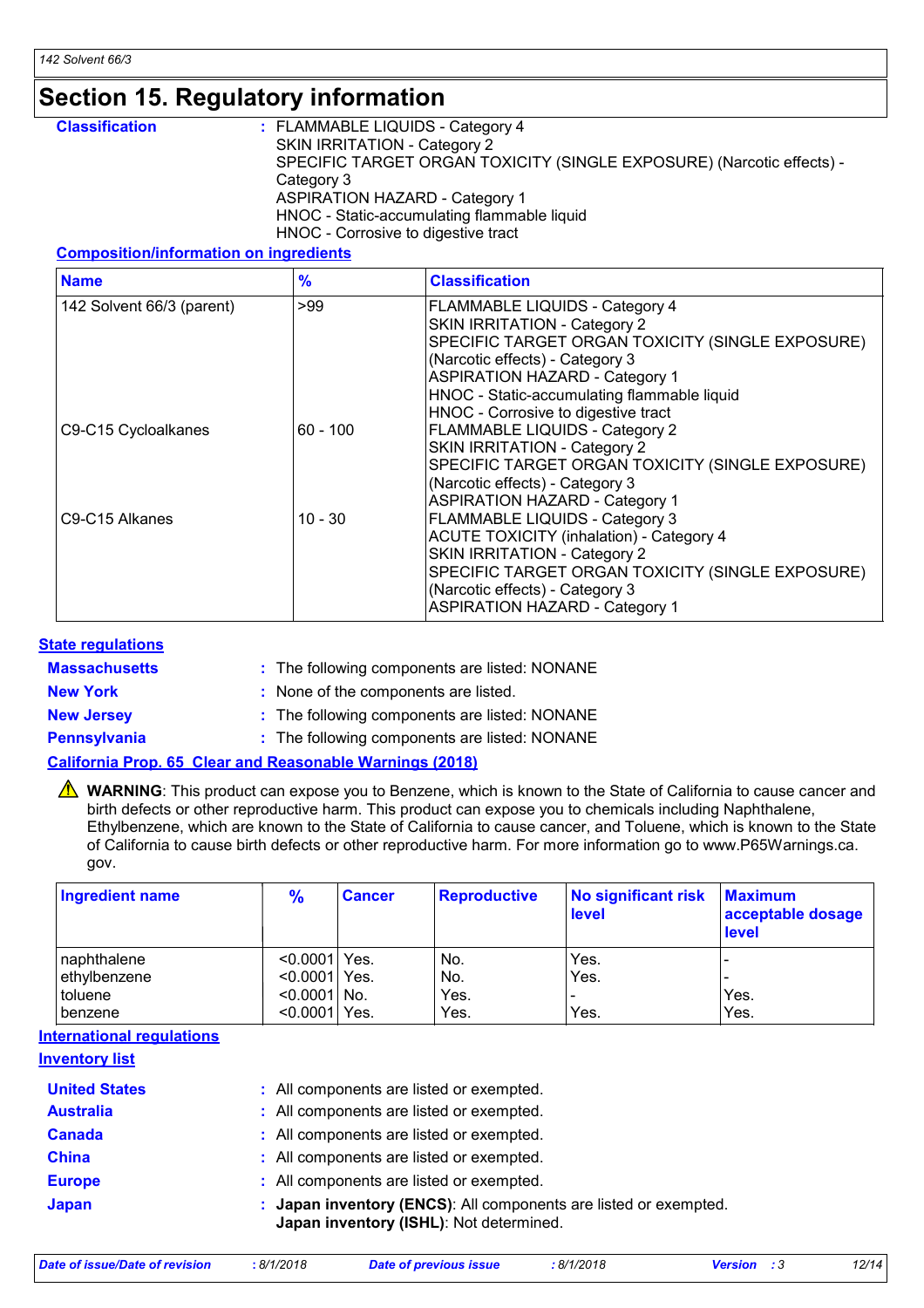### **Section 15. Regulatory information**

| <b>Malaysia</b>          | All components are listed or exempted.   |
|--------------------------|------------------------------------------|
| <b>New Zealand</b>       | : All components are listed or exempted. |
| <b>Philippines</b>       | : All components are listed or exempted. |
| <b>Republic of Korea</b> | : All components are listed or exempted. |
| <b>Taiwan</b>            | Not determined.                          |
| <b>Thailand</b>          | Not determined.                          |
| <b>Turkey</b>            | Not determined.                          |
| <b>Viet Nam</b>          | Not determined.                          |

### **Section 16. Other information**

**National Fire Protection Association (U.S.A.)**



**Reprinted with permission from NFPA 704-2001, Identification of the Hazards of Materials for Emergency Response Copyright ©1997, National Fire Protection Association, Quincy, MA 02269. This reprinted material is not the complete and official position of the National Fire Protection Association, on the referenced subject which is represented only by the standard in its entirety.**

**Copyright ©2001, National Fire Protection Association, Quincy, MA 02269. This warning system is intended to be interpreted and applied only by properly trained individuals to identify fire, health and reactivity hazards of chemicals. The user is referred to certain limited number of chemicals with recommended classifications in NFPA 49 and NFPA 325, which would be used as a guideline only. Whether the chemicals are classified by NFPA or not, anyone using the 704 systems to classify chemicals does so at their own risk.**

#### **Procedure used to derive the classification**

| <b>Classification</b>                                                                                                                                                                                                                               | <b>Justification</b>                                                                                       |
|-----------------------------------------------------------------------------------------------------------------------------------------------------------------------------------------------------------------------------------------------------|------------------------------------------------------------------------------------------------------------|
| <b>FLAMMABLE LIQUIDS - Category 4</b><br><b>SKIN IRRITATION - Category 2</b><br>SPECIFIC TARGET ORGAN TOXICITY (SINGLE EXPOSURE) (Narcotic effects) -<br>Category 3<br><b>ASPIRATION HAZARD - Category 1</b><br>AQUATIC HAZARD (ACUTE) - Category 3 | On basis of test data<br>Calculation method<br>Calculation method<br>Expert judgment<br>Calculation method |
| AQUATIC HAZARD (LONG-TERM) - Category 3<br><b>History</b>                                                                                                                                                                                           | Calculation method                                                                                         |

| Date of printing                  | : 8/1/2018                                                                                                                                                                                                                                                                                                                                                                                                                                                                                                                                                        |
|-----------------------------------|-------------------------------------------------------------------------------------------------------------------------------------------------------------------------------------------------------------------------------------------------------------------------------------------------------------------------------------------------------------------------------------------------------------------------------------------------------------------------------------------------------------------------------------------------------------------|
| Date of issue/Date of<br>revision | : 8/1/2018                                                                                                                                                                                                                                                                                                                                                                                                                                                                                                                                                        |
| Date of previous issue            | : 8/1/2018                                                                                                                                                                                                                                                                                                                                                                                                                                                                                                                                                        |
| <b>Version</b>                    | $\therefore$ 3                                                                                                                                                                                                                                                                                                                                                                                                                                                                                                                                                    |
| <b>Key to abbreviations</b>       | $\therefore$ ATE = Acute Toxicity Estimate<br>BCF = Bioconcentration Factor<br>GHS = Globally Harmonized System of Classification and Labelling of Chemicals<br>IATA = International Air Transport Association<br>IBC = Intermediate Bulk Container<br><b>IMDG = International Maritime Dangerous Goods</b><br>LogPow = logarithm of the octanol/water partition coefficient<br>MARPOL = International Convention for the Prevention of Pollution From Ships, 1973<br>as modified by the Protocol of 1978. ("Marpol" = marine pollution)<br>$UN = United Nations$ |
| <b>References</b>                 | : Not available.                                                                                                                                                                                                                                                                                                                                                                                                                                                                                                                                                  |
|                                   | $\nabla$ Indicates information that has changed from previously issued version.                                                                                                                                                                                                                                                                                                                                                                                                                                                                                   |